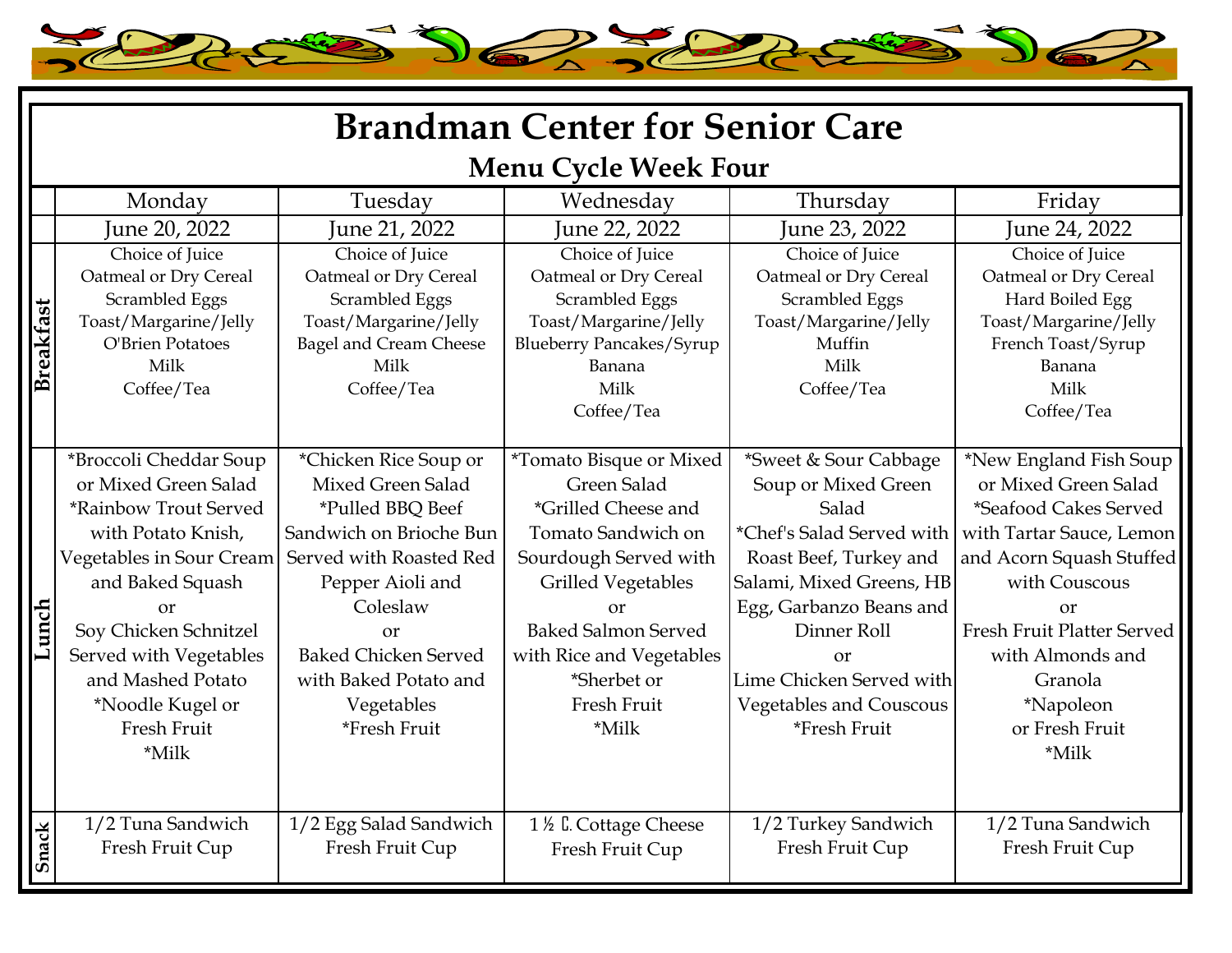**Wee DWee W W W W**

**DBW**